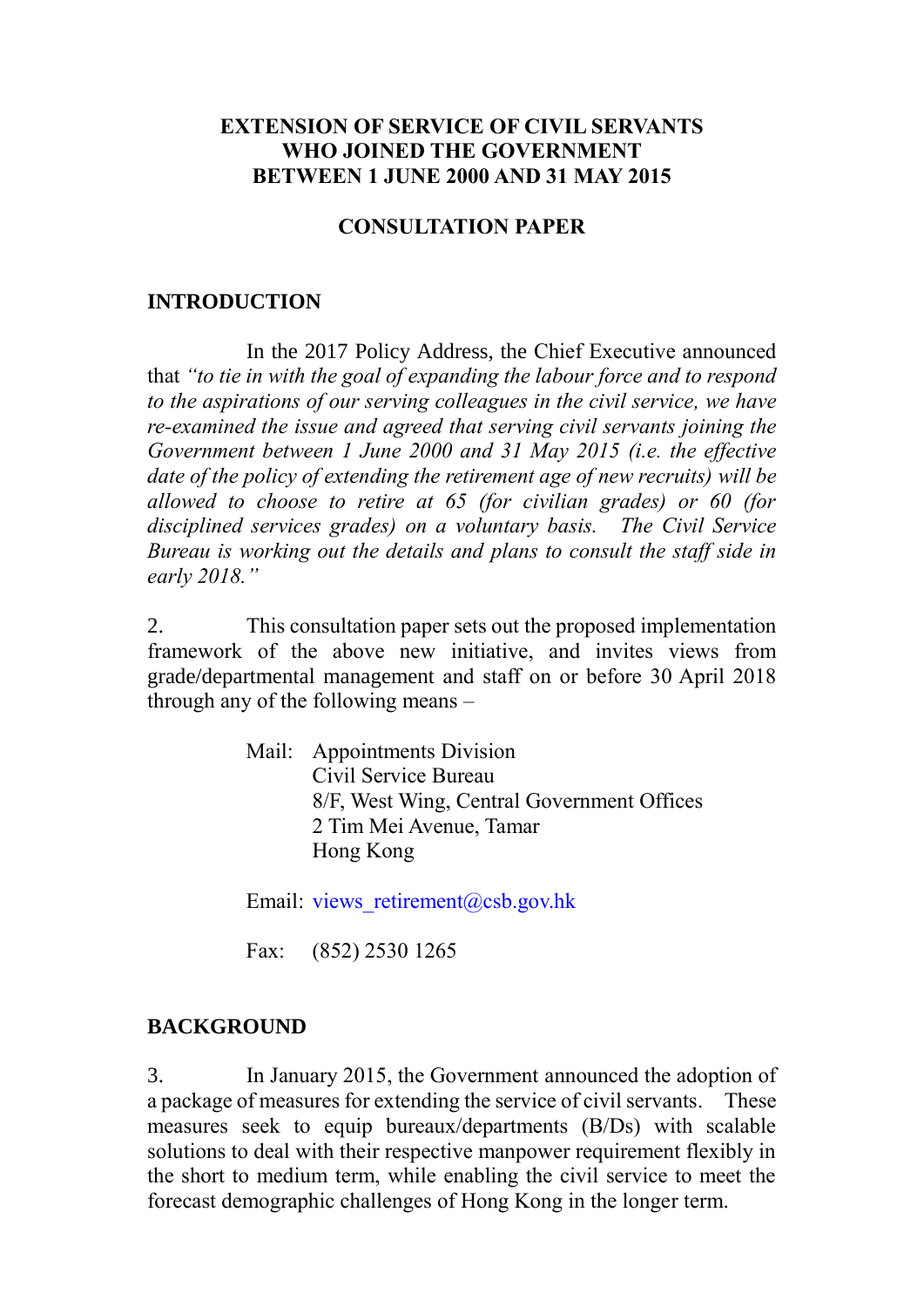4. All the measures announced have since been fully implemented. Among these measures, the retirement age of new recruits joining the civil service on or after 1 June 2015 has been raised to 65 for civilian grades, and 60 for disciplined services grades regardless of ranks.

5. Apart from raising the retirement age of those who joined the Government on or after 1 June 2015, a new Post-retirement Service Contract Scheme has been introduced to provide B/Ds with a flexible means to engage retired/retiring civil servants on contract terms to undertake ad hoc, time-limited, seasonal or part-time tasks that require specific civil service expertise/experience. Moreover, the mechanism for further employment of civil servants beyond retirement age has been adjusted by  $-$ 

- (a) revising the arrangement for processing applications for final extension of service, including raising the maximum period from 90 days to 120 days and suitably relaxing the approval criteria; and
- (b) institutionalising a mechanism for further employment for a longer duration (FE) than final extension of service.

6. The above efforts notwithstanding, the challenges of our ageing population and shrinking labour force are expected to continue. Specifically, according to the latest population projection<sup>1</sup>, the labour force of Hong Kong is expected to decline from the peak of 3.68 million in 2021 to 3.51 million in 2031 and hover around the low level of about 3.50 million until 2038 before declining further. Since the majority of the civil servants who joined the Government between 1 June 2000 and 31 May 2015 will reach their current retirement age starting around 2030, the new initiative announced in the Policy Address ties in well with the goal of expanding the labour force at a time when Hong Kong's labour force will become critical.

## **PROPOSED IMPLEMENTATION FRAMEWORK**

7. As announced in the Policy Address, we will allow serving civil servants who joined the Government between 1 June 2000 and 31 May 2015 to choose to retire at  $-$ 

1

<sup>&</sup>lt;sup>1</sup> Published by Census and Statistics Department in September 2017.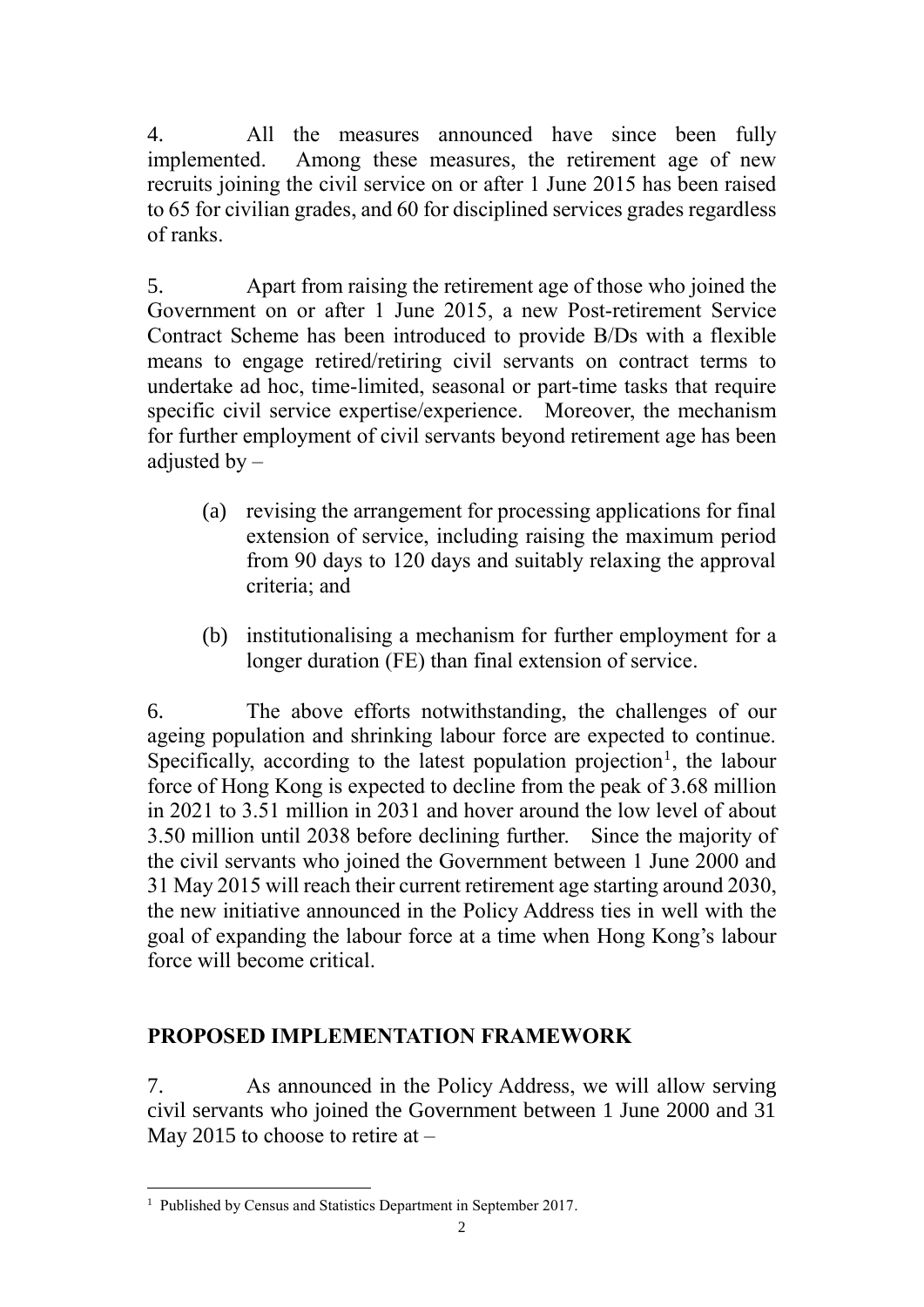- (a) 65 in respect of the civilian grades; and
- (b) 60 in respect of the disciplined services grades, regardless of their ranks ("the Option").

The proposed implementation framework is set out below.

### *(I) Who will be eligible?*

8. Subject to paragraphs 9 and 10 below concerning civil servants on probationary and agreement terms, we propose that all civil servants who –

- (a) joined the Government within the aforesaid period; and
- (b) are in active service<sup>2</sup> when the Option is launched

should be eligible ("Eligible Civil Servants").

9. Civil servants appointed on new probationary terms are under observation for suitability for appointment on new permanent terms. Hence, we propose that civil servants who joined the Government between 1 June 2000 and 31 May 2015 and are on probationary terms should be invited to opt only upon their confirmation to permanent terms<sup>3</sup>.

10. Civil servants appointed on new agreement terms will serve for a fixed term as specified in the agreement, and there is no stipulated retirement age for them. Under the prevailing arrangement, their agreements may be renewed subject to service needs and their normally not exceeding the retirement age of their contemporaries on permanent terms (i.e. 60 for civilian grades and 55/57 for disciplined services grades). For civil servants appointed on new agreement terms and who joined the Government between 1 June 2000 and 31 May 2015, we consider that the spirit of the Option should be equally applied. We propose that, in considering renewal of their agreements, their contemporaries should be those Eligible Civil Servants who have taken the Option. In other words, their agreements may be renewed subject to service needs and their normally not exceeding the age of 65 (civilian

<sup>&</sup>lt;u>.</u> <sup>2</sup> For the avoidance of doubt, civil servants who joined the Government between 1 June 2000 and 31 May 2015 and are on final extension of service or FE when the Option is launched are Eligible Civil Servants.

<sup>&</sup>lt;sup>3</sup> Civil servants appointed directly to a promotion rank normally also undergo a similar observation period for assessing their suitability for appointment on new permanent terms, but they are offered agreement instead of probationary terms. The same arrangement should apply to this type of agreement terms officers.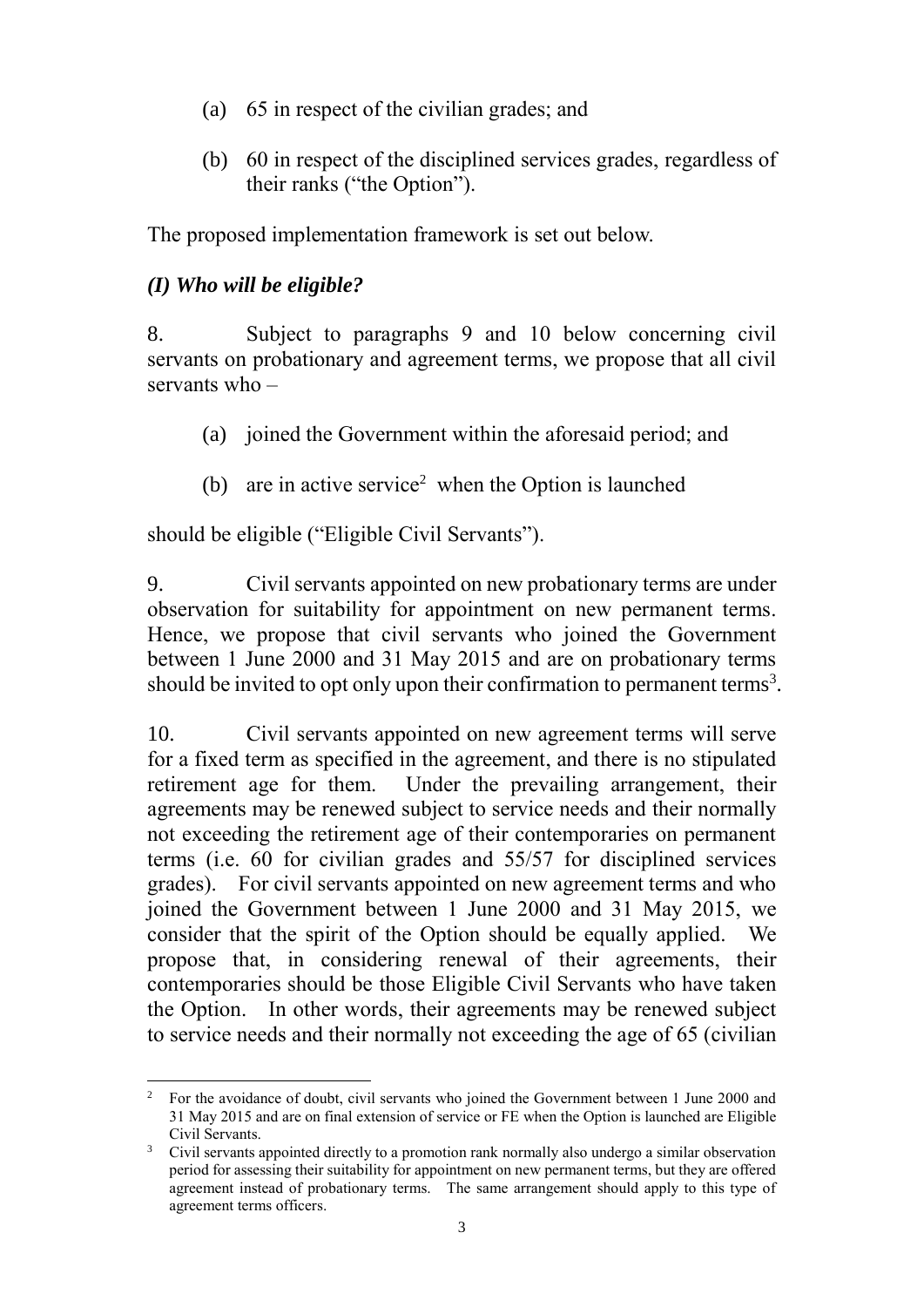grades) or 60 (disciplined services grades).

# *(II) What will the employment terms be?*

11. The Civil Service Provident Fund (CSPF) Scheme is the retirement benefits system for civil servants appointed on new civil service terms on or after 1 June 2000 and when they subsequently progress onto new permanent terms. The design of the CSPF Scheme is characterised by the Government's progressive contribution rates based on the civil servants' completed years of continuous service<sup>4</sup> and subject to the Government's overall financial commitment to the CSPF Scheme, inclusive of the Government's mandatory contributions (GMC), the Government's voluntary contributions (GVC) and the Special Disciplined Services Contribution (SDSC), being kept within 18% of the salary cost<sup>5</sup>. In compliance with the aforesaid parameter of keeping the Government's overall financial commitment to the CSPF Scheme within 18% of the salary cost, when the retirement age of civil servants appointed on or after 1 June 2015 was raised, a second CSPF scale ("2015 CSPF Scale") applicable to these civil servants was introduced. The two CSPF scales are set out at **Appendix**. As compared with the original CSPF scale, the years of continuous service bands under the 2015 CSPF Scale have been lengthened.

12. As the appointment terms and conditions of Eligible Civil Servants who have taken the Option and civil servants appointed on or after 1 June 2015 would be largely the same, we consider it appropriate to align their retirement benefits. We propose that Eligible Civil Servants who have taken the Option should migrate to the 2015 CSPF Scale with effect from the implementation date (see paragraph 18 below).

13. The requirement to migrate to the 2015 CSPF Scale will reduce the Government's additional contribution arising from the new initiative to the CSPF by \$23.3 billion up to 2057. According to the

<sup>1</sup> The Government's contribution rate in respect of a civil servant upon his joining the CSPF Scheme would be the rate corresponding to his years of continuous service from first civil service appointment. Taking the example of a civil servant who was first appointed to the service on probationary terms (*three years from 1 June 2005 to 31 May 2008*), followed by an appointment on agreement terms without a break in service (*three years from 1 June 2008 to 31 May 2011*), and subsequently confirmed to permanent terms on 1 June 2011; 1 June 2005 will be taken as his first appointment date in calculating the Government's contribution rate under the CSPF Scheme. This is regardless of whether the three-year agreement is gratuity-bearing.

<sup>&</sup>lt;sup>5</sup> Under the CSPF Scheme, both the Government and the eligible civil servant are required to make mandatory contributions as stipulated under the Mandatory Provident Fund Schemes Ordinance (Cap. 485). On top of GMC, the Government makes GVC for civil servants. For disciplined services officers, the Government additionally provides SDSC. Government's contributions, inclusive of GMC and GVC, follow a progressive schedule ranging from 5% to 25% of the basic salary of the civil servants. As for SDSC, Government's contribution is 2.5% of the officers' basic salary regardless of their date of appointment.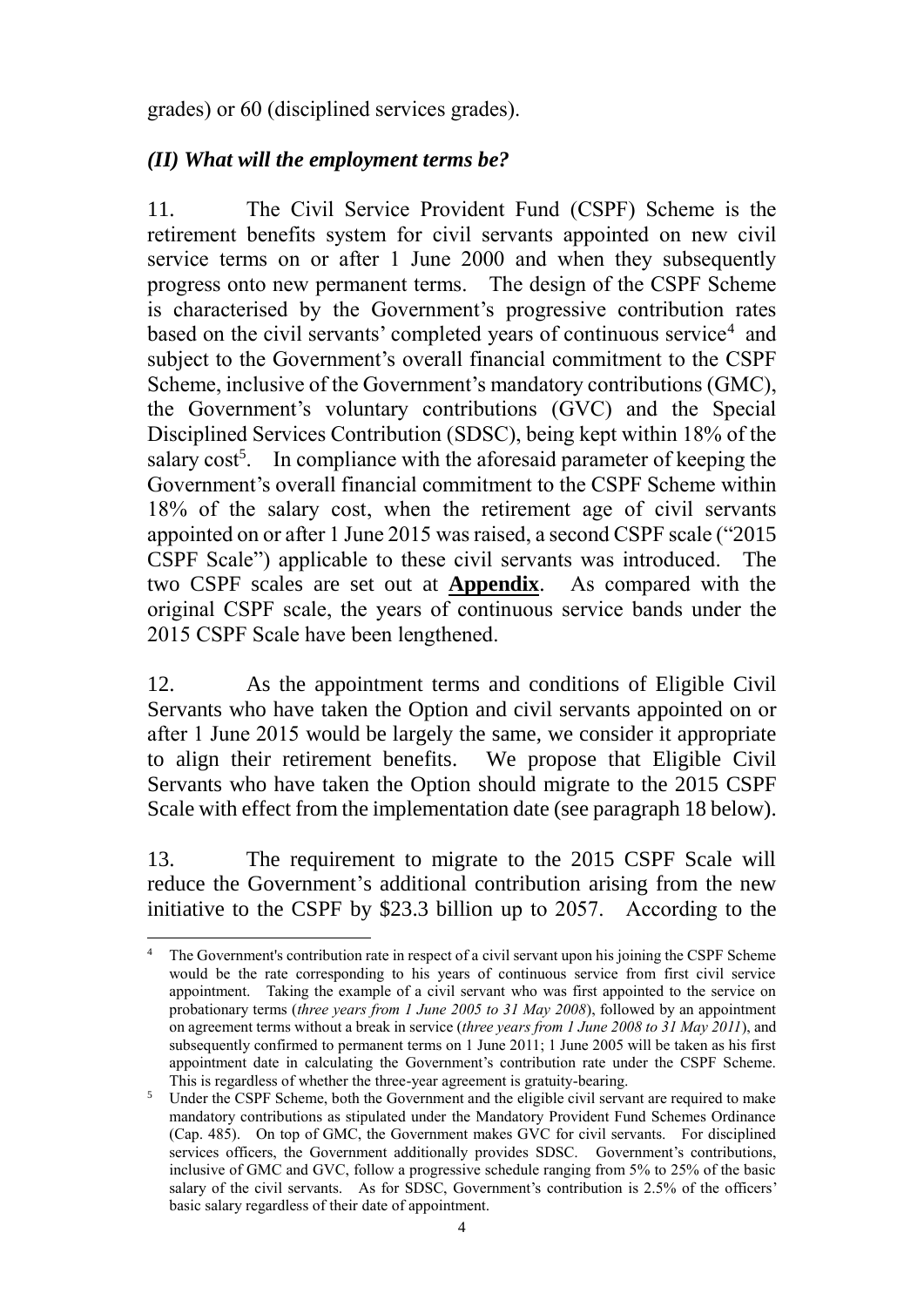findings of an actuarial study commissioned by the Civil Service Bureau, as compared to the baseline scenario (i.e. without the Option), with the Option and with the CSPF scale unchanged, the Government's additional contribution to the CSPF would be up to \$29.1 billion by year 2057 6 , and \$5.8 billion if the CSPF scale is changed. Although the Government's contribution to the CSPF against the salary cost should still be within the 18% limit, the requirement is also justifiable from the perspective of prudent use of public money.

14. Similar to those civil servants joining the Government on or after 1 June 2015, Eligible Civil Servants belonging to the disciplined services will continue to be provided with the additional SDSC at 2.5% of the basic salary, as the gap between the retirement age of Eligible Civil Servants belonging to the civilian grades and disciplined services grades will remain at five years if they take the Option.

# *(III) When will the Option need to be exercised?*

15. As Eligible Civil Servants will migrate to the 2015 CSPF Scale upon taking the Option, we would need to define an option period during which they must decide whether to take the Option. This will also enable B/D management to make the necessary manpower planning in the light of civil servants' choice, and minimise uncertainties when calculating vacancies for promotion and recruitment exercises.

16. Having balanced the need to provide Eligible Civil Servants sufficient time to plan for their career life and to ensure prudent use of public funds<sup>7</sup>, we consider that an option period of one year should be reasonable. If an Eligible Civil Servant has not responded upon the lapse of the option period, he will be deemed to have chosen not to take the Option.

17. The Option taken by an Eligible Civil Servant should be irrevocable. That means, once the civil servant has taken the Option and migrated to the 2015 CSPF Scale, he should remain on that scale for the rest of his service. Similarly, if an Eligible Civil Servant opts not to take the Option, he should not be allowed to take the Option again later on.

<sup>&</sup>lt;u>.</u> <sup>6</sup> By 2057, almost all Eligible Civil Servants would have retired under the new retirement age.<br><sup>7</sup> The longer the option period, the higher will the Government's contribution to the CSPF is

<sup>7</sup> The longer the option period, the higher will the Government's contribution to the CSPF be as Eligible Civil Servants may be entitled to progress to a higher contribution rate before taking up the Option and migrating to the 2015 CSPF Scale.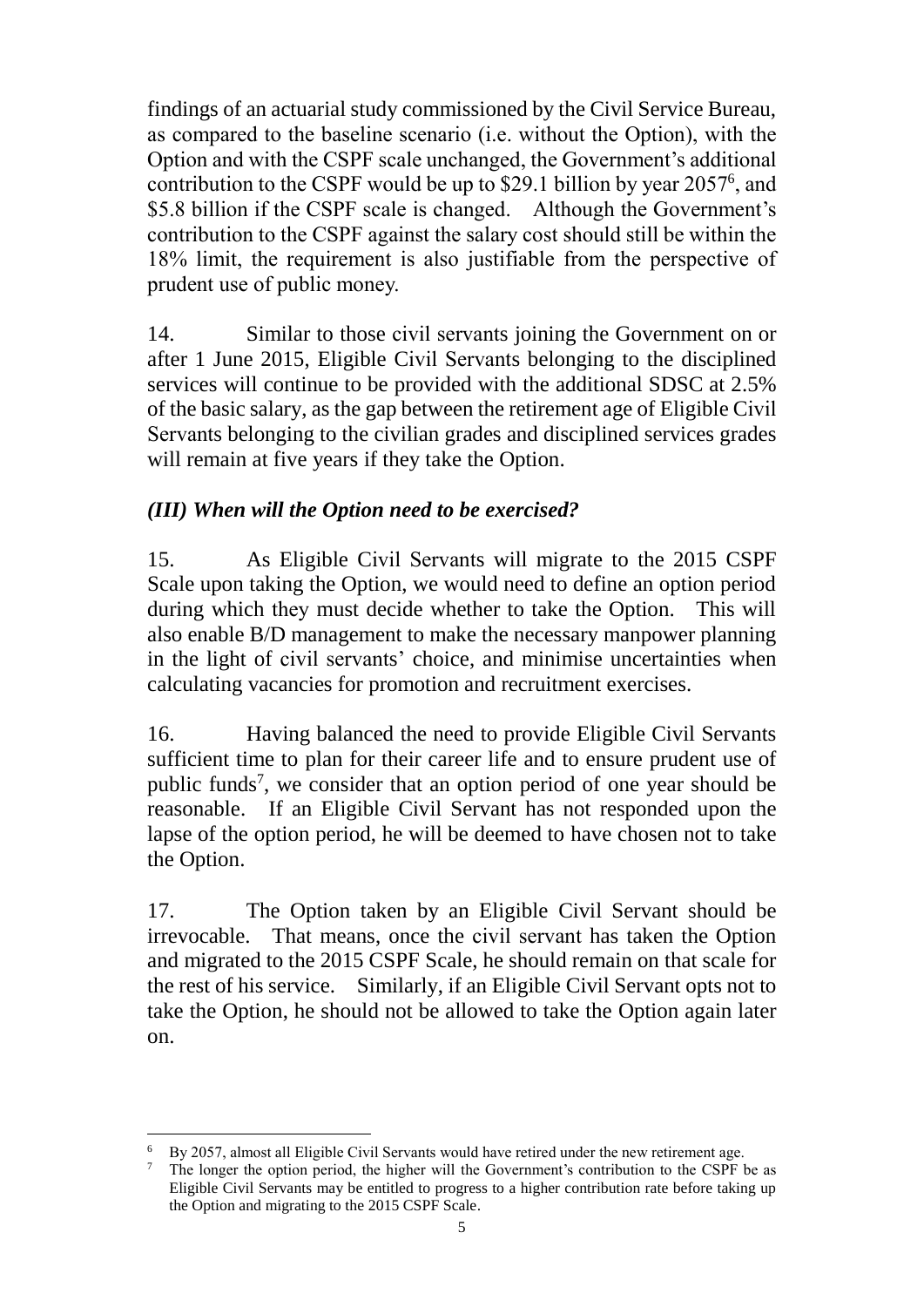18. The Option will normally take effect within a short period<sup>8</sup>, say three to six months after the date the option period lapses ("implementation date"). This is to allow time for completing the necessary procedures involved in effecting the Option taken and for arranging the Eligible Civil Servants' migration to the 2015 CSPF Scale.

19. When the New Pension Scheme (NPS) was introduced, civil servants on the Old Pension Scheme who opted to join NPS may retire voluntarily on or after the original retirement age, provided that the requisite notice is served. Nevertheless, the adjusted pension factor under NPS will apply. In the same vein, we propose that an Eligible Civil Servant who has taken the Option should be allowed the flexibility to retire during the period of the extended service, provided that the requisite notice is served. The 2015 CSPF Scale will however apply once he has taken the Option, as explained in paragraph 17 above.

20. The accrued benefits attributable to the GVC and SDSC under the CSPF Scheme will be payable to an Eligible Civil Servant taking the Option upon meeting, among others, the following requirements –

- (a) when he retires upon reaching the new retirement age of 60 (for disciplined services grades) or 65 (for civilian grades);
- (b) when he retires early during his extended service after giving the requisite notice; or
- (c) when he resigns upon having completed not less than 10 years of continuous service (except that if a disciplined services officer resigns before reaching the original retirement age, he will not be granted the SDSC benefits).

21. As for the accrued benefits attributable to the statutory Mandatory Provident Fund Scheme, he may withdraw the benefits when he reaches the age of 65 or under other specified circumstances as set out in the statutory scheme. The above arrangement is similar to that applied to civil servants joining the Government on or after 1 June 2015.

## *(IV) Will there be special arrangements for those who will retire within the option period, or soon after the option period expires?*

22. There may be some Eligible Civil Servants who will reach

<sup>1</sup> Save for exceptional cases where the Secretary for the Civil Service is of opinion that to allow the officer to exercise the option would prejudice the interest of the public service.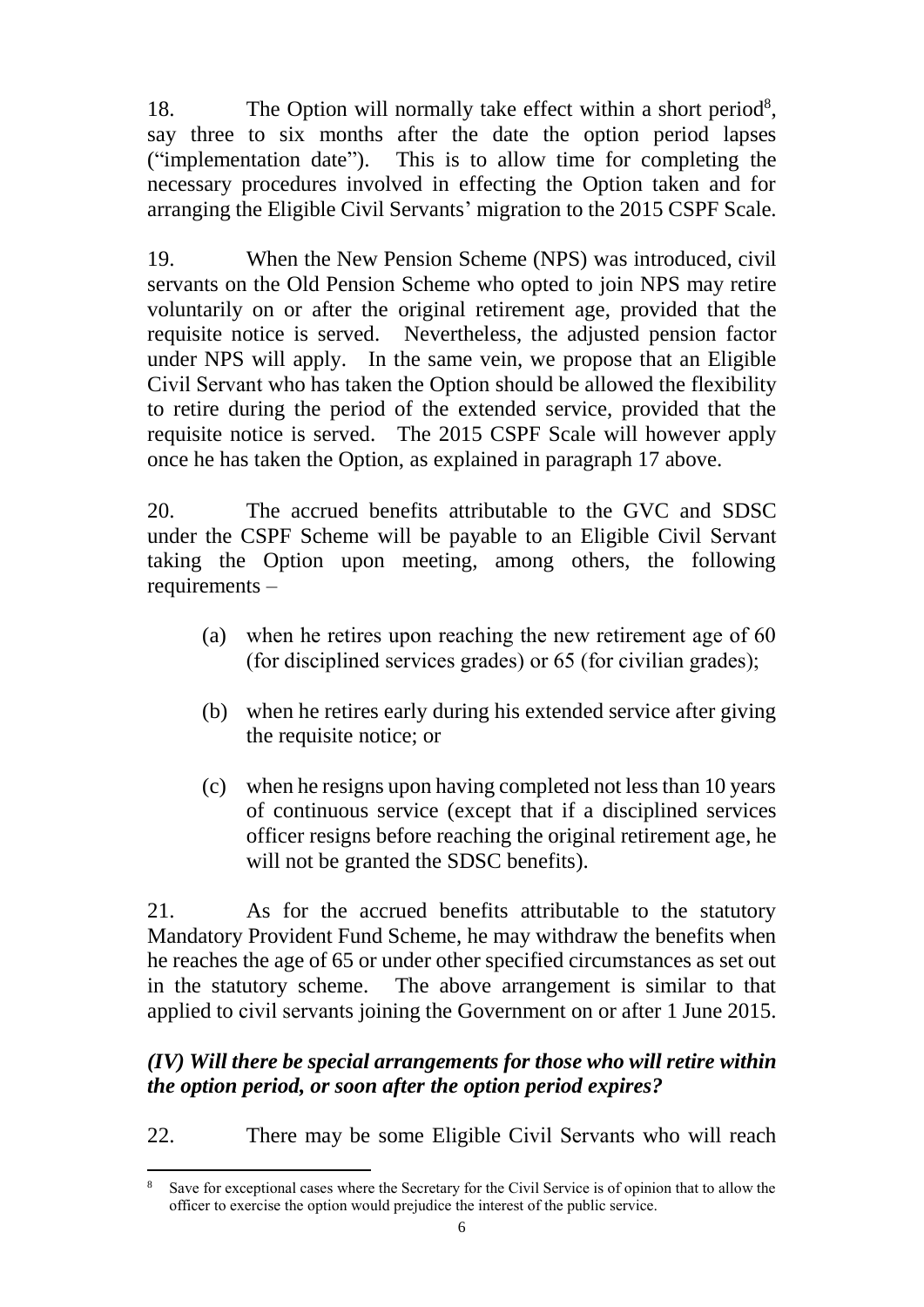their current retirement age within the option period. For these civil servants, they should be required to decide whether or not to take the Option, say, a couple of months before they reach their current retirement age, in order to allow time for the B/D management to process their cases. If necessary (e.g. if an Eligible Civil Servant will reach retirement age soon after the option period starts), the B/D management may grant a short extension to him for the purpose of allowing time for processing his case. Such a short extension may also be granted, if necessary, to an Eligible Civil Servant who will reach retirement age soon after the option period expires. For the avoidance of doubt, for the above Eligible Civil Servant, the Option taken will take effect as soon as practicable after he confirms that he will take the Option.

# *(V) Other relevant issues*

23. At present, the further employment mechanism is applicable to all civil servants on the CSPF Scheme, regardless of the date of their first appointment, and therefore applies to civil servants who joined the Government on or after 1 June 2015 and whose retirement age have already been raised to 60 or 65. Accordingly, we propose that regardless of whether Eligible Civil Servants have taken the Option or not, the further employment mechanism should continue to apply to them. In other words, they may still apply for final extension of service when they are nearing their retirement age (the original or new retirement age, depending on whether the Option is taken), or respond to invitation for applying for FE.

24. The career of Eligible Civil Servants who have chosen to retire later will not end until they have reached the new retirement age. Therefore, we propose that these civil servants' service beyond their original retirement age should continue to be counted as active service in determining their eligibility for consideration for promotion.

## **NEXT STEPS**

25. During the consultation period, we look forward to receiving views from grade/departmental management and staff. Taking into account the feedback received through this consultation, we will finalise the implementation details.

**Civil Service Bureau February 2018**